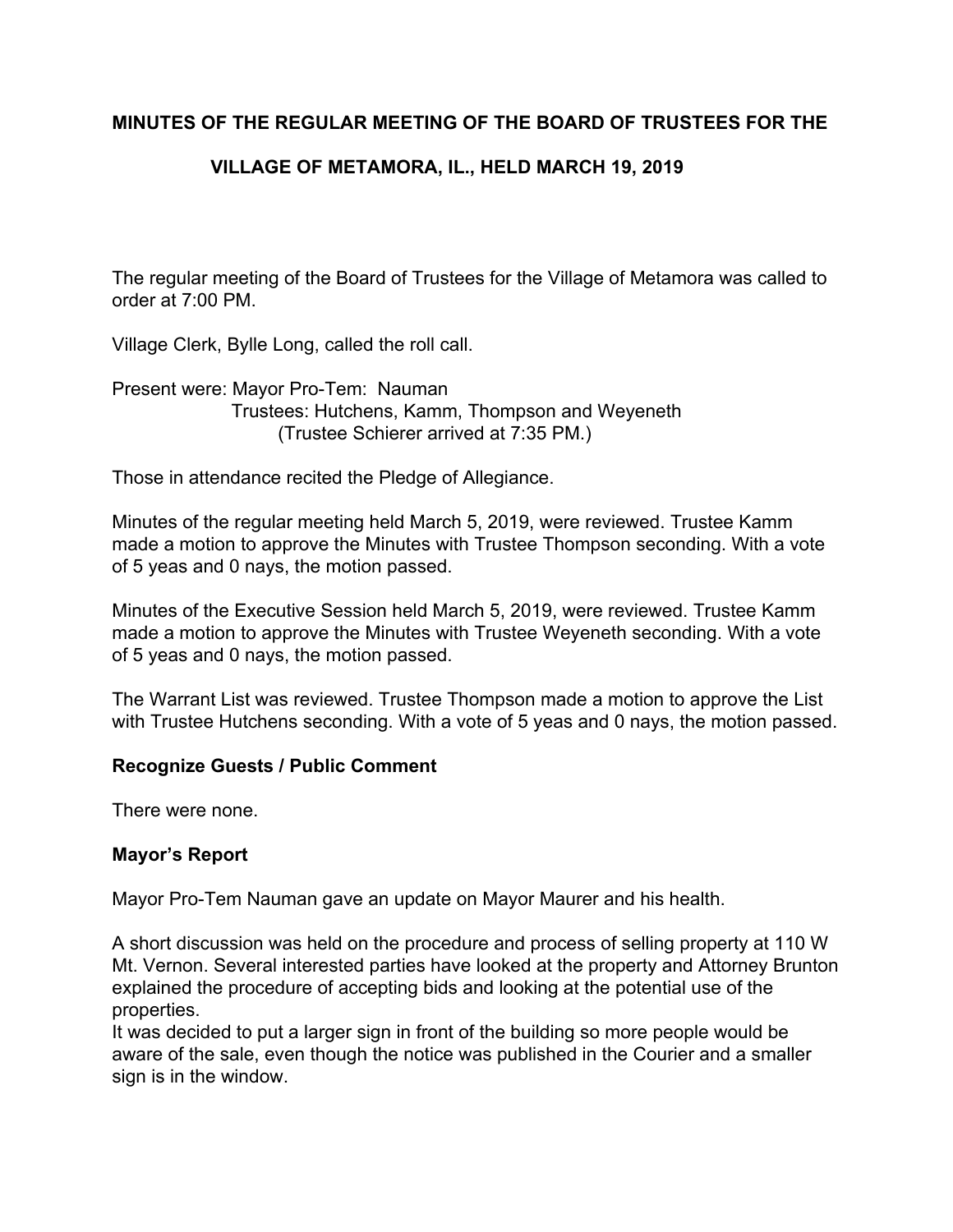Trustee Nauman announced the Village had received a letter from ADDWC thanking us for the past business, but saying they were disappointed to hear of the decision from the Herald instead of the Village directly. A short discuss was held about what to do with the trailers the Village owns.

## **Attorney's Report**

Attorney Brunton had no updates at this time.

## **Engineer's Report**

Bob Kolhaus reported on the following:

- 1. RLF Funding Program & Watermain Project: Schedule is still hopeful for design and construction during late 2019
- 2. Watermain/Valve Work at Well and WTP Sites: Based on weather & scheduling, they are coordinating with Jason to perform pipe and valve modifications just south of WTP.
- 3. Oakwood Cemetery/Coal Bank Road Storm Drainage: Located previous survey and preliminary design concept for installing storm sewers in area of cemetery to alleviate surface water drainage issues across Coal Bank Road. Will work with Bill and Jason on most feasible route and then diameter, costs and construction approach.

## **Treasurer's Report**

Treasurer Garber gave the following report:

## CASH BALANCES

Cash balance as of February 28, 2019, increased \$67,982 about a 1.53% increase from January 31, 2019.

MAJOR RECEIPTS

State of Illinois - \$86,152

# MAJOR DISBURSEMENTS

None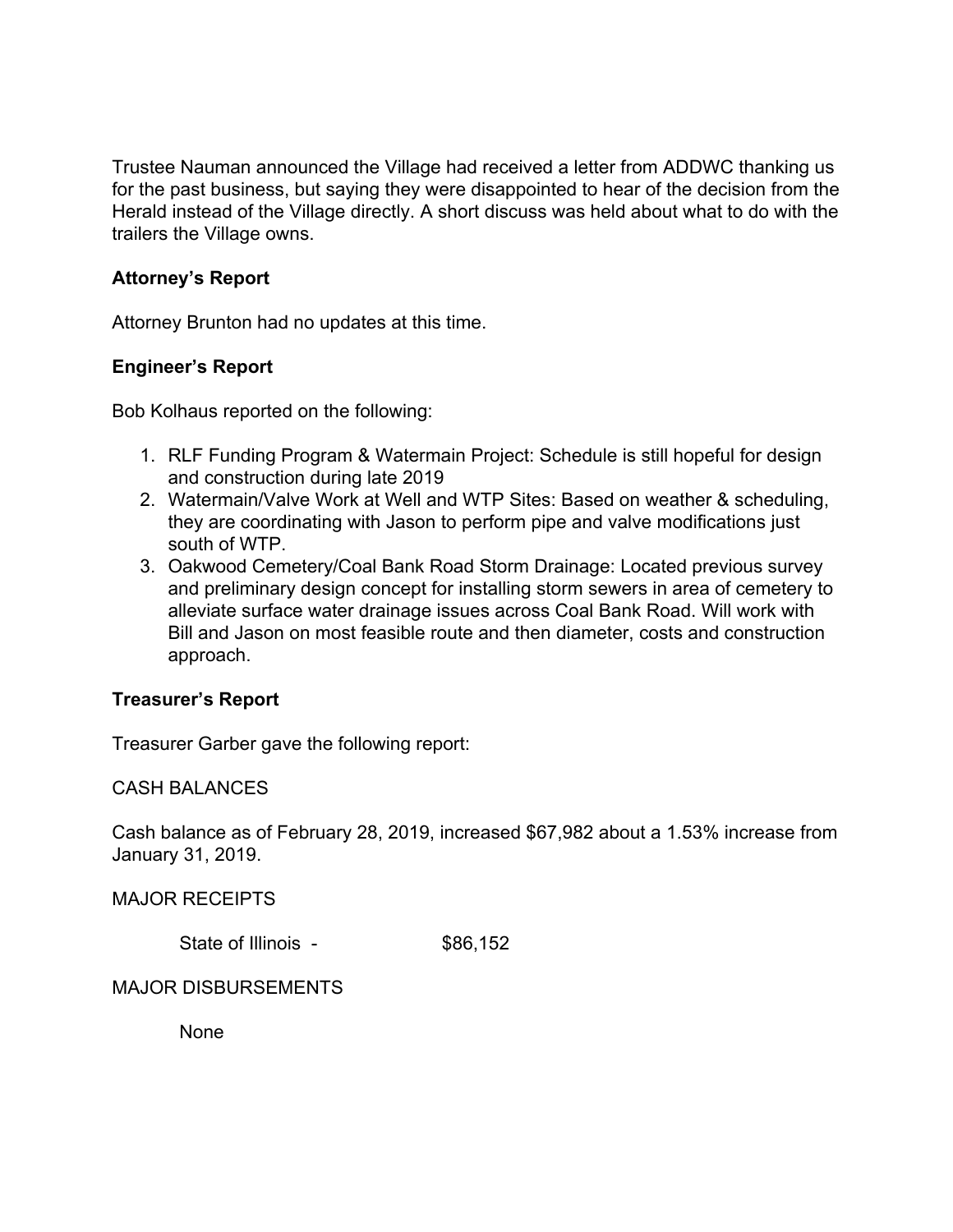### **INVESTMENTS**

The Money Market at Commerce Bank earned an interest rate of .85% on February 28, 2019. Goodfield State Bank Investments: Money Market Sweep Account earned an interest rate of 1%, the Money Market earned an interest rate of .05% on February 28, 2019. The first 36 Month CD earned interest for the quarter ended February 15, 2019 at 1.49%. The second 36 Month CD earned interest for the quarter ended February 19, 2019, at 1.541% and the 24 Month CD earned interest for the quarter ended February 22, 2019, at 2.35%.

Mayor Pro-Tem Nauman reminded the Board members of the Budget meeting on Tuesday, March 26, 2019, starting at 5 PM.

#### **Public Works Committee**

Trustee Nauman had nothing to report.

#### **Police/Fire/ESD**

Trustee Kamm had nothing to report.

## **Finance, Economic Development/Insurance**

Trustee Weyeneth said payments from Geo's had been received.

#### **Special Project/Buildings**

Trustee Hutchens said he had bids on painting the interior of the Village Hall. These will be discussed at length at committee meetings.

#### **Old Business**

There was none.

#### **New Business**

There was none.

#### **Executive Session**

Trustee Nauman called for a Session to discuss personnel.